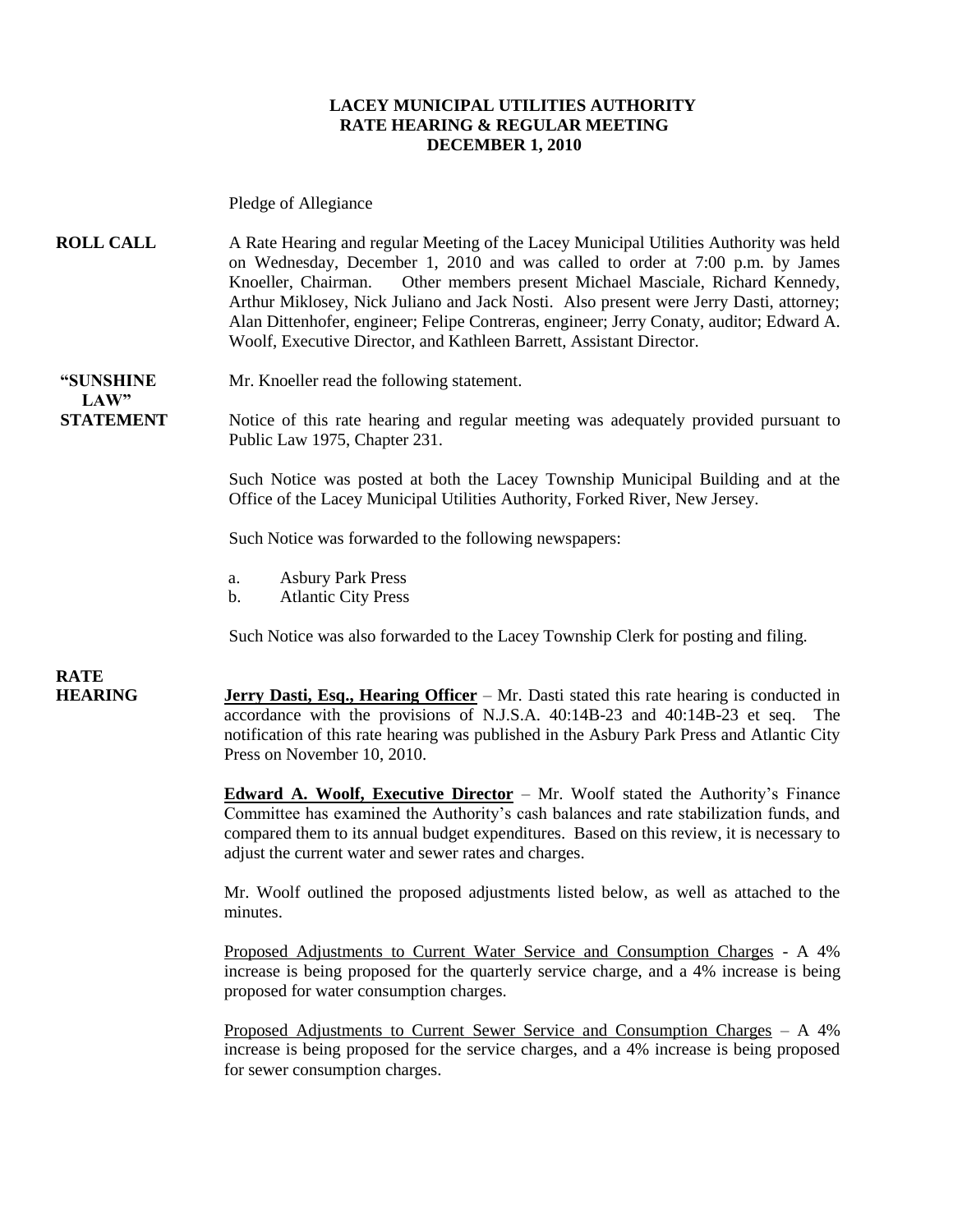Mr. Woolf outlined the proposed water and sewer rate projections, and 2011 Water and Sewer Budget Summary as attached.

### **COMMISSIONERS**

**COMMENTS** Mr. Knoeller asked when would the rate stabilization fund be depleted. Mr. Woolf stated in approximately two years. Mr. Knoeller explained the increases are necessary to offset the Authority's debt, in addition to escalating OCUA fees, operating expenses, etc. The objective is to ease the burden for the ratepayers a little at a time for when the rate stabilization fund is depleted.

### **PUBLIC**

**TESTIMONY** There was no public testimony.

**FORMAL**

**ACTION Resolution 2010-85 – Establishing Sanitary Sewer and Water Rates Effective January 1, 2011** – A motion was made by Mr. Kennedy and seconded by Mr. Masciale to adopt *Resolution 2010-85, Resolution of the Lacey Municipal Utilities Authority, County of Ocean, State of New Jersey, Establishing Sanitary Sewer & Water Rates, Effective January 1, 2011.* Roll call vote: Kennedy-Yes; Masciale-Yes; Juliano-Yes; Miklosey-Yes; Knoeller-Yes. Motion passed.

The Rate Hearing was concluded.

### **APPROVAL**

**OF MINUTES Regular Meeting of November 3, 2010 -** A motion was made by Mr. Miklosey and seconded by Mr. Masciale to approve the minutes of the Regular Meeting of November 3, 2010. Roll call vote: Miklosey-Yes; Masciale-Yes; Juliano-Yes; Kennedy-Yes; Knoeller-Abstain. Motion passed.

### **EXECUTIVE DIRECTOR'S**

**REPORT Cash Balance Report - Period Ending October 31, 2010** - Mr. Woolf summarized the cash balances for period ending October 31, 2010 as follows: Total cash balance for the unrestricted accounts were \$3,337,622.87, with earnings of \$2,117.03. Total cash balance for the restricted accounts held by the trustee were \$7,660,744.04, with earnings of \$6,304.20. Current period interest on the restricted and unrestricted accounts was \$8,421.23. Year-to-date earnings on all interest bearing accounts were \$142,367.54

> **Resolution 2010-88 – Authorize Transfer of Funds – 2010 Sewer and Water Budget** On recommendation by the executive director, a motion was made by Mr. Kennedy and seconded by Mr. Miklosey to adopt *Resolution 2010-88, Resolution of the Lacey Municipal Utilities Authority, County of Ocean, State of New Jersey, Authorizing Transfer of Funds 2010 Sewer and Water Budget.* Roll call vote: Kennedy-Yes; Miklosey-Yes; Juliano-Yes; Masciale-Yes; Knoeller-Yes. Motion passed.

> **Resolution 2010-86 – Adopt 2011 Water Budget** – On recommendation by the executive director, a motion was made by Mr. Masciale and seconded by Mr. Miklosey to adopt *Resolution 2010-86, 2011 Adopted Water Budget Resolution, Lacey Municipal*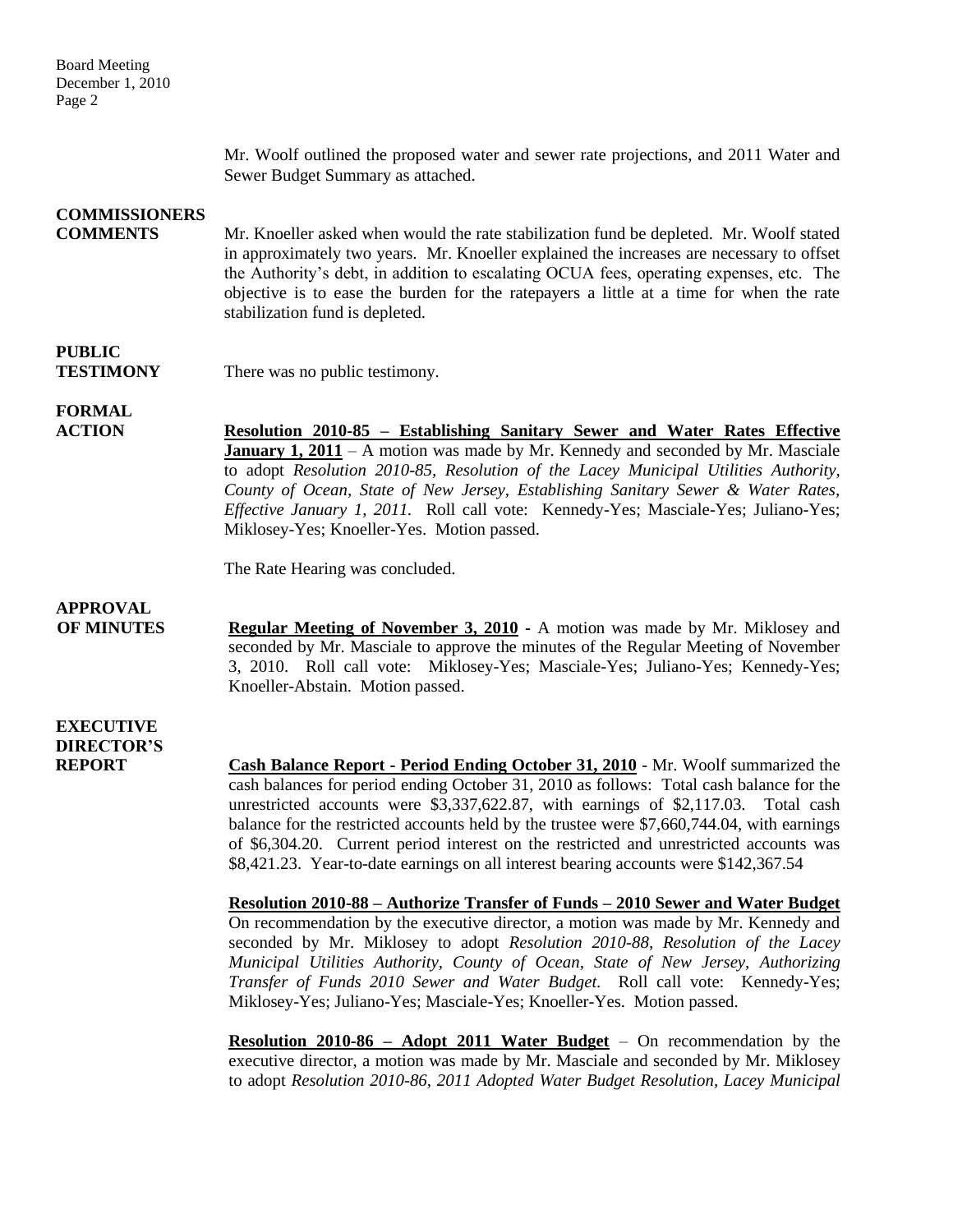*Utilities Authority*. Roll call vote: Masciale-Yes; Miklosey-Yes; Juliano-Yes; Kennedy-Yes; Knoeller-Yes. Motion passed.

**Resolution 2010-87 – Adopt 2011 Sewer Budget** – On recommendation by the executive director, a motion was made by Mr. Kennedy and seconded by Mr. Miklosey to adopt *Resolution 2010-87, 2011 Sewer Adopted Budget Resolution, Lacey Municipal Utilities Authority*. Roll call vote: Kennedy-Yes; Miklosey-Yes; Juliano-Yes; Masciale-Yes; Knoeller-Yes. Motion passed.

**Change Order No. 1 – Water Treatment Chemical Supplies 2010** – On recommendation by the executive director, a motion was made by Mr. Kennedy and seconded by Mr. Miklosey to approve Change Order No. 1, representing quantity adjustment for a net contract increase of \$2,524.80. Roll call vote: Kennedy-Yes; Miklosey-Yes; Juliano-Yes; Masciale-Yes; Knoeller-Yes. Motion passed.

**Resolution 2010-83 – Award Contract for Supply of Water Treatment Chemical Supplies for 2011** – On recommendation by the executive director, a motion was made by Mr. Masciale and seconded by Mr. Miklosey to adopt *Resolution 2010-83, Resolution of the Lacey Municipal Utilities Authority, County of Ocean, State of New Jersey, Awarding Contracts for the Supply of Water Treatment Chemical Supplies for 2011.* Roll call vote: Masciale-Yes; Miklosey-Yes; Juliano-Yes; Kennedy-Yes; Knoeller-Yes. Motion passed.

**Resolution 2010-81 – Award Contract for Software Maintenance for 2011** – On recommendation by the executive director, a motion was made by Mr. Kennedy and seconded by Mr. Miklosey to adopt *Resolution 2010-81, Resolution of the Lacey Municipal Utilities Authority, County of Ocean, State of New Jersey, Awarding Contract for Software Maintenance to New World Systems Corporation.* Roll call vote: Kennedy-Yes; Miklosey-Yes; Juliano-Yes; Masciale-Yes; Knoeller-Yes. Motion passed.

**Resolution 2010-82 – Local and Long Distance Telephone Service** – On recommendation by the executive director, a motion was made by Mr. Masciale and seconded by Mr. Miklosey to adopt *Resolution 2010-82, Resolution of the Lacey Municipal Utilities Authority, County of Ocean, State of New Jersey, Local and Long Distance Telephone Service, Magellan Hill.* Roll call vote: Masciale-Yes; Miklosey-Yes; Juliano-Yes; Kennedy-Yes; Knoeller-Yes. Motion passed.

# **BUSINESS**

**REPORT** November Meter Reads – Ms. Barrett reported 3,797 meters were read in November for Cycles 3 and 9. Forty-two work orders were cut to obtain manual reads not obtained during regular meter read routes. Four reads were questioned because of high usage. One customer was contacted by phone and three customers were sent letters.

> **December Billing** – Ms. Barrett reported utility bills will be mailed/hand delivered on December  $2<sup>nd</sup>$  or  $3<sup>rd</sup>$  in the amount of \$741,461.06. Penalties were assessed on 3,275 past due accounts (all cycles) in the amount of \$25,795.78 for a total billing in December of \$767,256.84.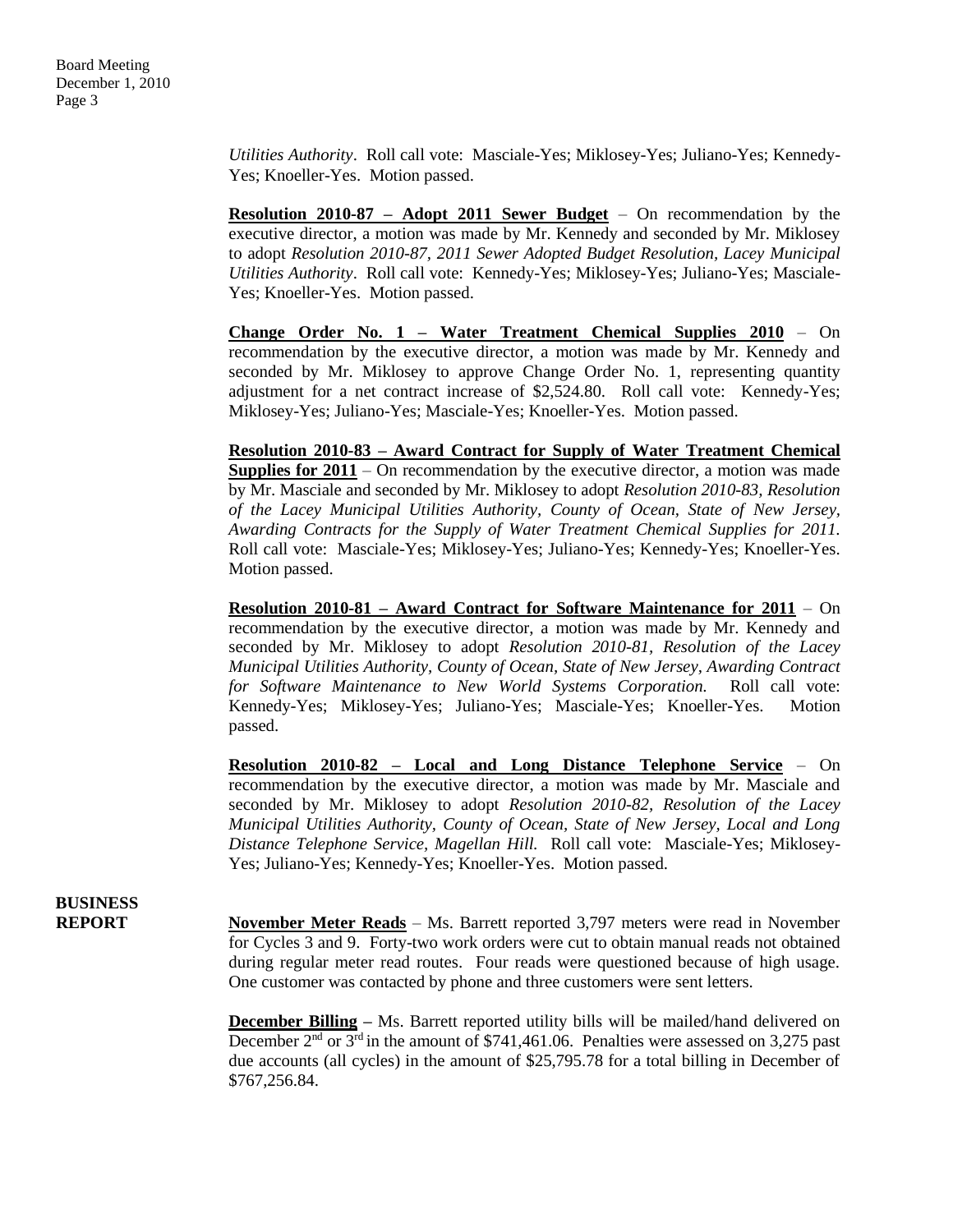Board Meeting December 1, 2010 Page 4

> **Customer Service –** Ms. Barrett reported thirty-six new customer welcome letters were mailed in October, and eight responses were received in November. Thirty-six final reads with equipment inspections were performed in November with no violations.

> **MUAA Dinner/Meeting** – Ms. Barrett stated the MUAA dinner/meeting would be held on Thursday, December 9<sup>th</sup>.

## **ENGINEER'S**

**REPORT Resolution No. 2010-84 – Performance Guarantee Release – Final Payment – Change Order No. 1 – Cleaning & Televising Sewer Contract No. 5 – D & D Utility Contractors, Inc.** – On recommendation by the Authority's engineer, a motion was made by Mr. Masciale and seconded by Mr. Miklosey to adopt *Resolution 2010-84, Resolution of the Lacey Municipal Utilities Authority, County of Ocean, State of New Jersey, Performance Guarantee Release and Final Payment, Change Order No. 1, Cleaning & Televising Sewer Contract No. 5, D & D Utility Contractors, Inc.* The change order represents final asbuilt adjustments for a net contract decrease of (\$12,553.26). Roll call vote: Masciale-Yes; Miklosey-Yes; Juliano-Yes; Kennedy-Yes; Knoeller-Yes. Motion passed.

> Wells and Water Treatment Plant at Well No. 1 Site - Mr. Dittenhofer stated Well No. 8 is under development. The aquifer test, which is needed for a water allocation permit, is scheduled to be run from December 13<sup>th</sup> to December 17<sup>th</sup>.

> **Water Treatment Plant No. 1 Upgrades** – Mr. Dittenhofer stated the design of the upgrades is ongoing. BWA permit application and BSDW information is being gathered.

> **Repainting of Tank No.**  $2 - Mr$ **.** Dittenhofer stated the contractor is to complete additional work and punch list items before the end of the year.

> **Cleaning & Televising Contract No. 6 & Flow Assessment** – Mr. Dittenhofer stated additional work on this project is to begin on December 13<sup>th.</sup>

> **Municipal Lane Pump Station Upgrades & Standby non-Clog Pumps** – Mr. Dittenhofer stated construction at the Otto Lane pump station is complete. There is one more station to be done and this project will be complete.

## **ATTORNEY'S**

**REPORT Purchase from Lacey Township** – Mr. Dasti stated the closing has been completed and the Deed has been recorded for the purchase of the Maintenance Garage property from the Township.

> **Midlantic Construction Company** – Mr. Dasti stated he is in the process of scheduling a meeting with Midlantic Construction to discuss the issue of the damages sustained at the Beach Boulevard Bridge.

> **Toll Brothers** – Mr. Dasti stated his office is finalizing the issue of the amount of reimbursement due to Toll Brothers for over-sizing the upgrade to the water plant. The amount due to Toll Brothers for the over-sizing will be paid over the next ten (10) years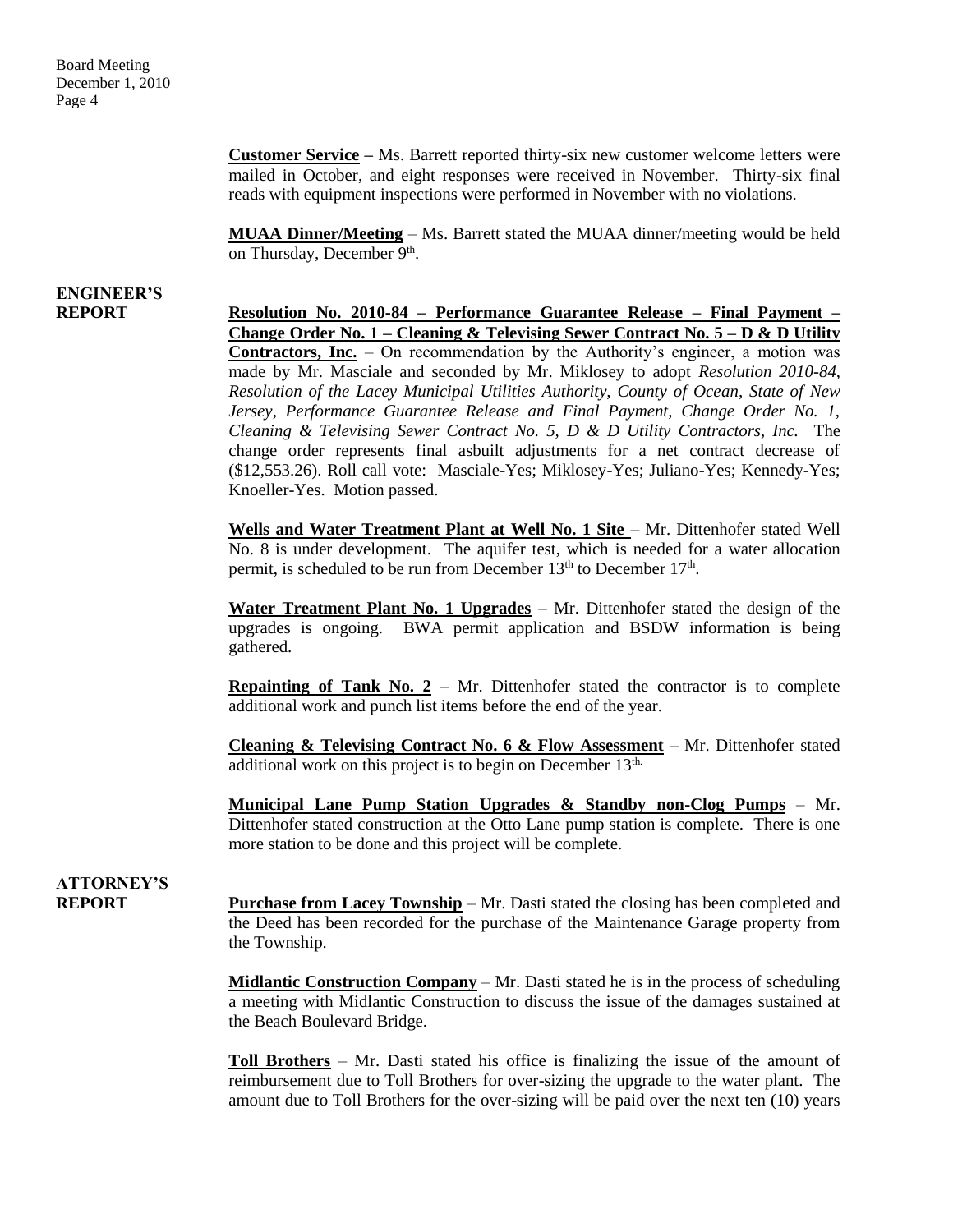at the rate of \$350.00 per EDU for any and all property owners benefiting from this upgrade and improvement to the Authority. There should be no costs charged directly to the Authority for this upgrade.

**Union Negotiations** – Mr. Dasti stated a meeting has been scheduled with the PERC for February 1, 2011.

# **AUDITOR'S**

**REPORT Accountant's Status Report – Month Ended October 31, 2010 –** Mr. Conaty stated the OCUA fee analysis through the end of October are below estimate. Therefore, the Authority can expect a credit of approximately \$176,000.00 from the OCUA. Mr. Masciale asked how would this credit affect the Authority's budget. Mr. Woolf stated it would be a positive. However, the OCUA questioned whether or not the meters they installed are accurate. They are in the process of having the manufacturer check them for performance. Mr. Miklosey pointed out last months readings are very close as compared to last year.

> Mr. Conaty stated user charges for sewer and water resulted in a favorable variance for the month. Overall, revenues are favorable for both water and sewer. Expenses are up versus the budget for the month.

#### **CORRESPONDENCE**

**Norman Hunter, Penn Avenue North** – Mr. Hunter was present to find out the status of relief of his utility bill, due to unexplained high water usage. Mr. Kennedy stated the irrigation meter was removed and it tested accurate. Mr. Woolf stated he also went out to Mr. Hunter's residence and no leaks were detected.

Mr. Knoeller stated since this issue has to do with the irrigation meter only, the Authority is legally unable to provide relief. Mr. Dasti suggested offering Mr. Hunter a payment plan. Mr. Knoeller acknowledged that Mr. Hunter has already paid what was due to the Authority. Ms. Barrett suggested refunding Mr. Hunter what he has paid toward auxiliary service, and put that amount on a payment plan. Mr. Knoeller agreed, adding it would be without interest, and the fee for testing the meter would be waived. Mr. Woolf informed Mr. Hunter Ms. Barrett would establish what the monthly payments would be and will contact him. He also stated the Authority will refund Mr. Hunter all but \$50.00 of the original bill, which will be the first installment of the monthly payment. Mr. Miklosey asked Mr. Hunter to contact Mr. Woolf when he turns his sprinkler system on next year so he can come out to his residence and check it out. A motion was made by Mr. Masciale and seconded by Mr. Kennedy to refund Mr. Hunter up to \$50.00 of what he paid toward auxiliary service, and offer a payment plan for the balance of the water charges due, as well as waiving the fee for testing the meter. Roll call vote: Masciale-Yes; Kennedy-Yes; Juliano-Yes; Miklosey-Yes; Knoeller. Yes. Mr. Hunter thanked the Board for their assistance.

**Eugene Roberts, Dutch Court** – Requesting relief of utility bill, due to unexplained high water usage. Since the water meter tested accurate, a waiver of a portion of the charges could not be supported.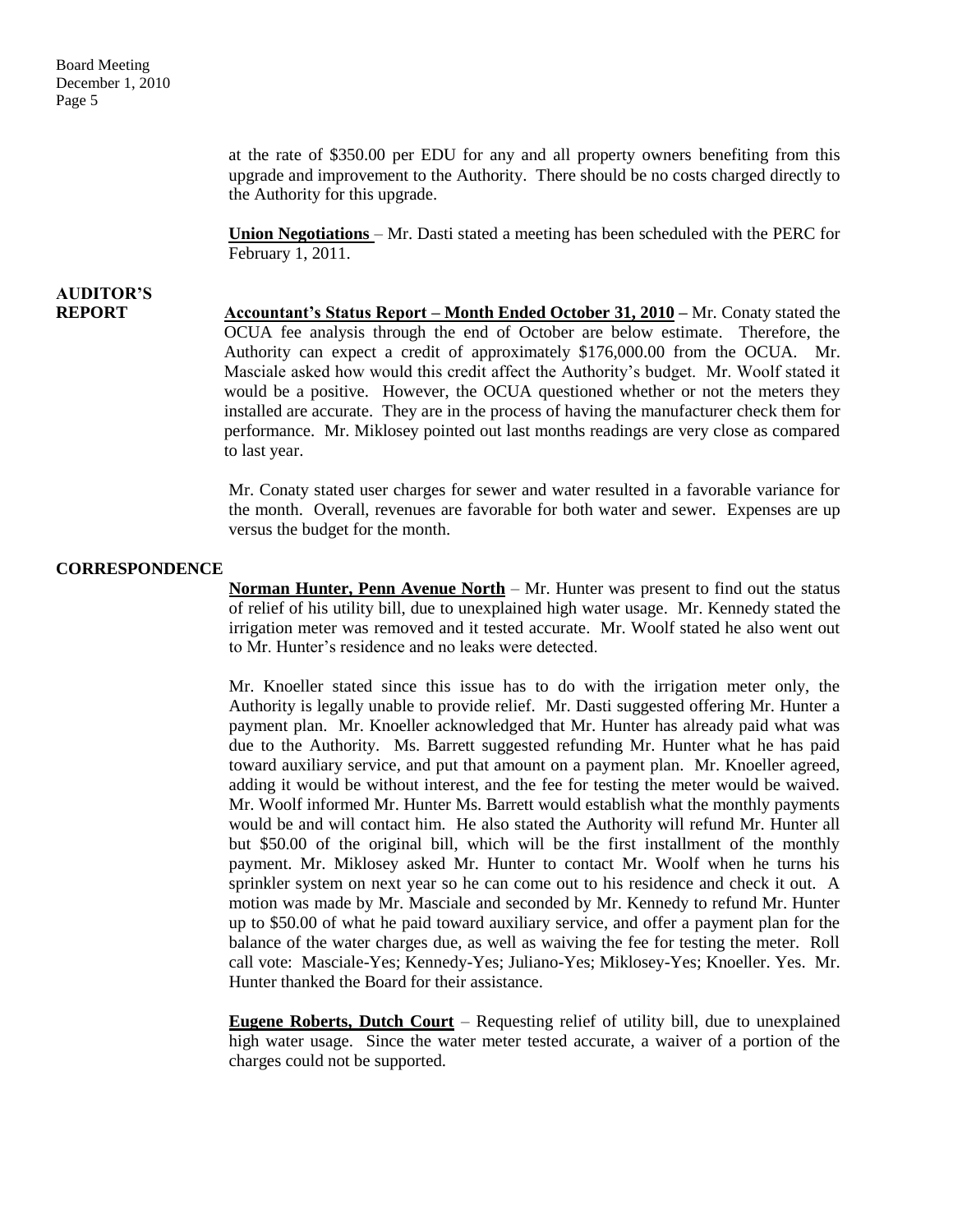**Alfredo Estremera, Lake Barnegat Drive North** – Requesting relief of utility bill, due to water leak. Since the paperwork customer provided is from 2009 and does not substantiate leaks during the time period in question, a waiver of a portion of the charges could not be supported.

Mr. & Mrs. Reuter, Teakwood Drive - Requesting relief of utility bill, due to a water leak. Since the water that leaked did not go into the sewer system, a motion was made by Mr. Kennedy and seconded by Mr. Miklosey to grant a credit adjustment on the sanitary sewer charges in the amount of \$31.04 (8,000 gallons). Roll call vote: Kennedy-Yes; Miklosey-Yes; Juliano-Yes; Masciale-Yes; Knoeller-Yes. Motion passed.

**Michael Strycharz, Capstan Drive** – Requesting waiver of late charges. A motion was made by Mr. Kennedy and seconded by Mr. Miklosey to waive the late charges in the amount of \$5.57. Roll call vote: Kennedy-Yes; Miklosey-Yes; Juliano-Yes; Masciale-Yes; Knoeller-Yes. Motion passed.

**John Liga, Twin River Drive** – Requesting relief of utility bill, due to leak in crawl space. Since the water did not go into the sewer system, a motion was made by Mr. Kennedy and seconded by Mr. Masciale to grant a credit adjustment on the sewer charges in the amount of \$416.84 (65,000 gallons). Roll call vote: Kennedy-Yes; Masciale-Yes; Juliano-Yes; Miklosey-Yes; Knoeller-Yes. Motion passed.

**Leeann Conley, Birch Road** – Requesting relief of utility bill, due to unexplained high water usage. The Board explored any options that may be available for granting relief. Based upon the information available, a waiver of a portion of the charges could not be supported. The Board agreed to grant additional time to pay the November 2010 bill. A motion was made by Mr. Kennedy and seconded by Mr. Masciale authorizing a payment plan be set up for the customer. Roll call vote: Kennedy-Yes; Masciale-Yes; Juliano-Yes; Miklosey-Yes; Knoeller-Yes. Motion passed.

**Scott Brennan, Windward Drive** – Requesting relief of utility bill, due to leak in water line. Since the water did not go into the sewer system, a motion was made by Mr. Kennedy and seconded by Mr. Miklosey to grant a credit adjustment on the sewer charges in the amount of \$233.87 (49,000 gallons). Roll call vote: Kennedy-Yes; Miklosey-Yes; Juliano-Yes; Masciale-Yes; Knoeller-Yes. Motion passed.

**Dennis DeBonis/Dolores Caruso, Kalae Drive** – Requesting relief of utility bill, due to leaking expansion tank. Since the water did not go into the sewer system, a motion was made by Mr. Kennedy and seconded by Mr. Masciale to grant a credit adjustment on the sewer charges in the amount of \$20.14 (18,000 gallons). Roll call vote: Kennedy-Yes; Masciale-Yes; Juliano-Yes; Miklosey-Yes; Knoeller-Yes. Motion passed.

**Marc Brierley, Hazelton Avenue** – Requesting relief of utility bill, due to a leaking pipe. Since the water did not go into the sewer system, a motion was made by Mr. Kennedy and seconded by Mr. Masciale to grant a credit adjustment on the sewer charges in the amount of \$23.28 (6,000 gallons). Roll call vote: Kennedy-Yes; Masciale-Yes; Juliano-Yes; Miklosey-Yes; Knoeller-Yes. Motion passed.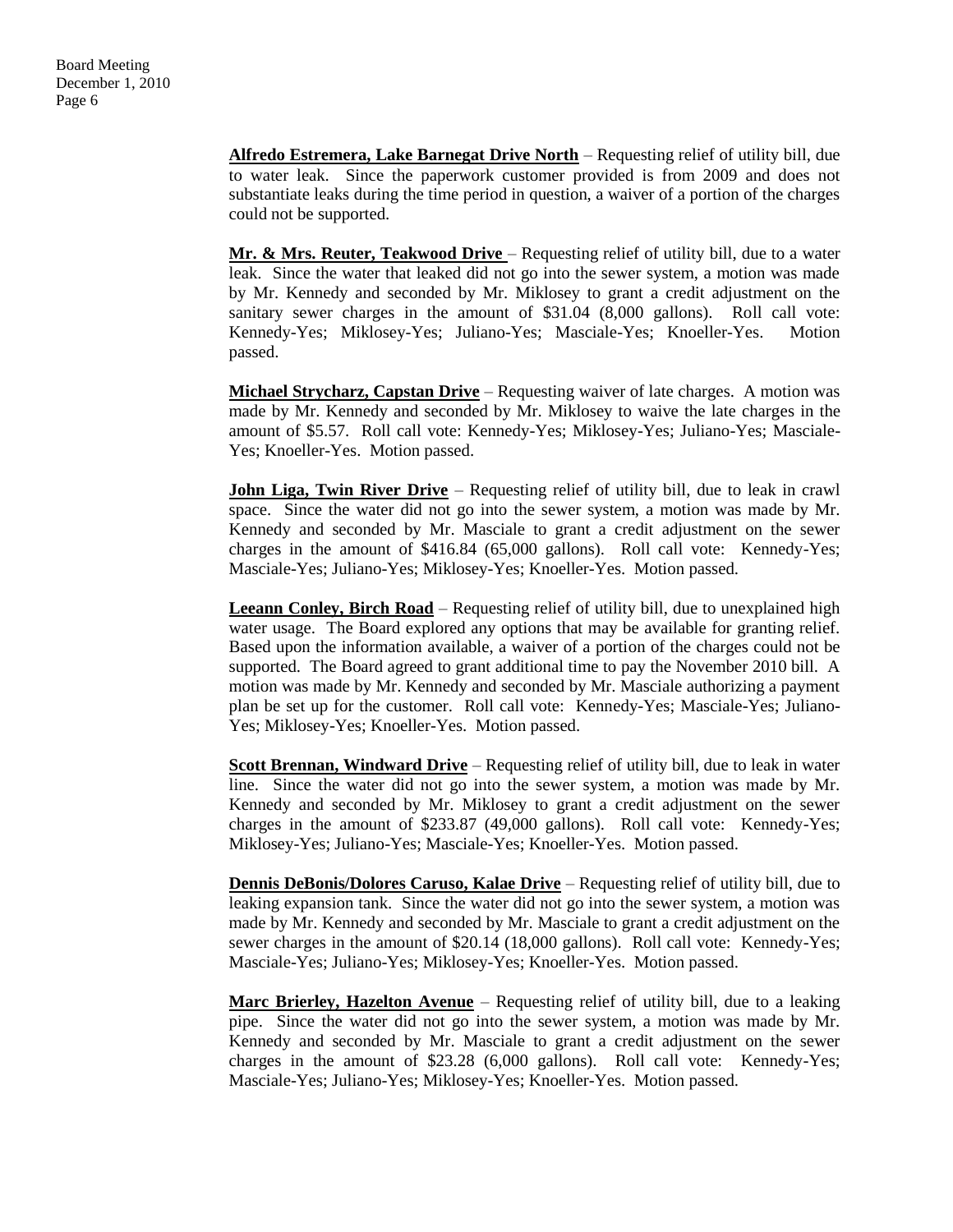Board Meeting December 1, 2010 Page 7

#### **OLD**

**BUSINESS** There was no old business to discuss.

#### **NEW**

**BUSINESS** There was no new business to discuss.

#### **PUBLIC BUSINESS/**

**COMMENT** There was no public business/comment.

## **PAYMENT OF**

**VOUCHERS** WHEREAS, the members of the Lacey Municipal Utilities Authority carefully examined all vouchers presented for payment of claims;

> **NOW, THEREFORE, BE IT RESOLVED** by the Lacey Municipal Utilities Authority that:

> 1. Said vouchers in the sum of \$1,302,227.22 be same are hereby approved to be paid.

2. Said vouchers are listed on the attached computer check register.

A motion was made by Mr. Kennedy and seconded by Mr. Miklosey to adopt the above resolution. Roll call vote: Kennedy-Yes; Miklosey-Yes; Juliano-Yes, but abstains on South Jersey Auto Supply; Masciale-Yes; Knoeller-Yes; but abstains on Total Building Services. Motion passed.

**ADJOURNMENT** There being no further business to discuss, the meeting was adjourned at 7:35 p.m.

Respectfully submitted,

Michele Kennedy Secretary